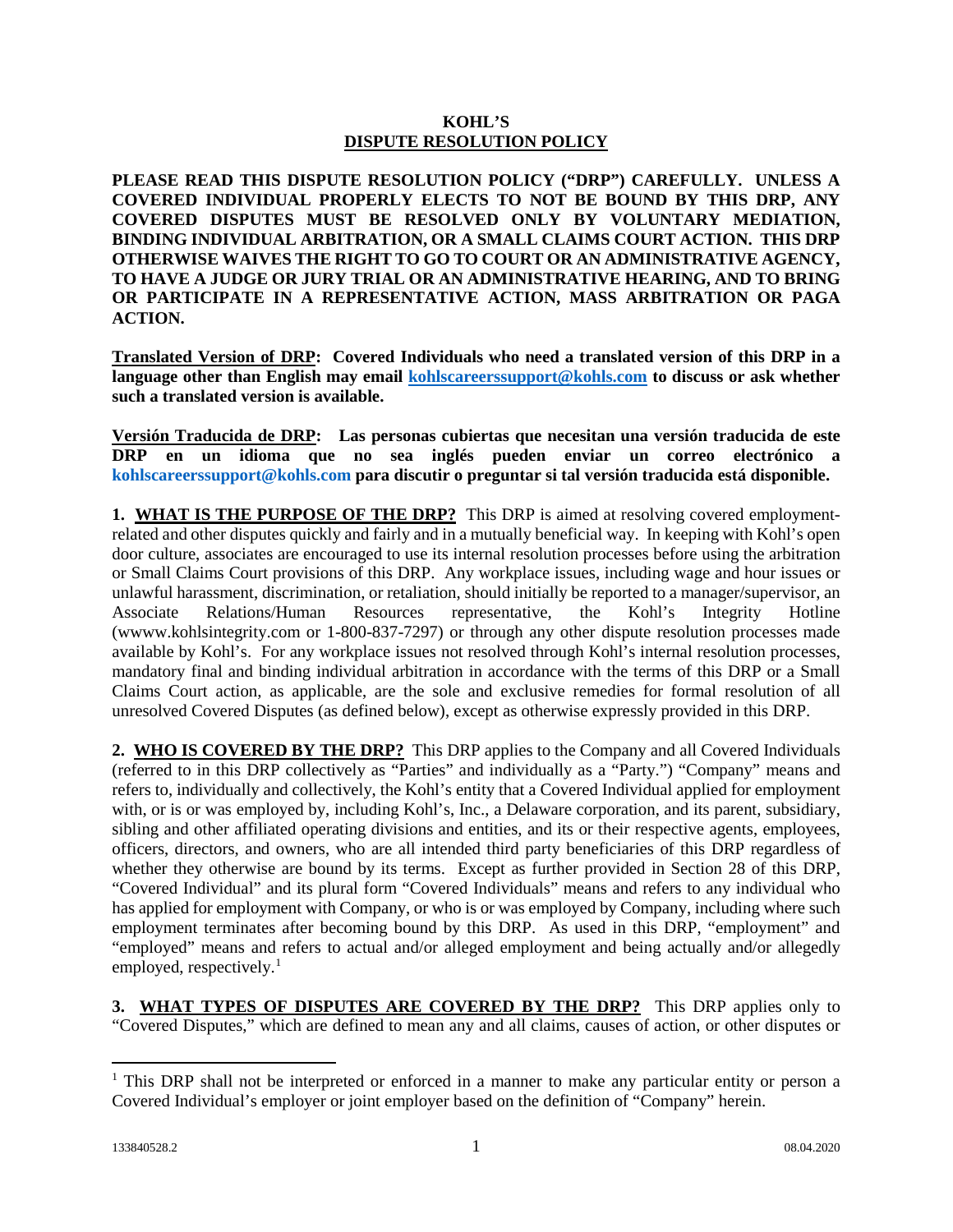controversies that have already accrued, now exist, or arise in the future between a Covered Individual and Company and/or between Covered Individuals based on any legal, equitable, or other ground or theory (including whether any such ground or theory constitutes an unwaivable statutory right) and would be cognizable and could be properly brought in a federal, state, or local court or agency under applicable laws. Unless falling within the definition of Excluded Disputes, below, Covered Disputes include those arising out of or related to (i) a Covered Individual's employment with or work for Company, applying for or seeking or being denied such employment or work, the termination of such employment or work, and/or any of the terms, conditions, or benefits of such employment or work (including any wage and hour issues), (ii) issues of arbitrability (such as the formation, interpretation, applicability or enforceability of this DRP, except to the extent they are Excluded Disputes), (iii) the procedures to be followed in the arbitration proceedings other than any that would allow a Representative Action, Mass Arbitrations or a PAGA Action (all as defined below), (iv) allegations of delay and waiver, (v) whether prerequisites such as time limits, notice, laches, estoppel, and other conditions precedent to an obligation to arbitrate have been met, and (vi) any disputes over the payment and/or apportionment of the arbitration forum costs (including arbitrator fees), including as to whether the arbitration forum costs provisions of this DRP are unconscionable under applicable law.

Subject to the provisions of Sections 11, 12 and 26 of this DRP, Covered Disputes include those that (a) arose or accrued before and/or arise or accrue after the date of becoming bound by this DRP, including those that are the subject of or asserted in a previously-threatened or filed and/or currently-pending Representative Action or PAGA Action (both as defined below) in which no class or collective certification has been granted or no trial has been commenced by the court as of the date of becoming bound by this DRP,<sup>[2](#page-1-0)</sup> and/or in any subsequently-threatened or filed Representative Action or PAGA Action (both as defined below), (b) arise or accrue before, upon, or after a Covered Individual's employment with or work for Company terminates or his/her application for employment or work is denied, and/or (c) concern or relate to whether a Covered Individual has suffered and/or is suffering or was and/or is subjected to any violation(s) or breach(es) of any legal obligations, including declaratory relief to resolve that issue. Covered Disputes must only be heard and decided by the appointed arbitrator.

**4. WHAT TYPES OF DISPUTES ARE** *NOT* **COVERED BY THE DRP?** This DRP does not apply to "Excluded Disputes," which are defined to mean: (i) claims for workers' compensation benefits under state law; (ii) claims for unemployment or disability insurance or other health or welfare benefits under government-administered programs; (iii) claims arising under a pension, retirement, or other health and welfare benefit plan that contains an arbitration or other dispute resolution procedure; (iv) claims within the jurisdiction of the National Labor Relations Board; (v) claims arising or regulated under federal law for which there is an unwaivable specific statutory or regulatory enactment making such claims not arbitrable; (vi) exhausting administrative remedies or notice requirements, and/or participating in government proceedings, as provided in Sections 16 and 25 of this DRP; (vii) claims for temporary or provisional equitable relief in aid of arbitration under this DRP, as permitted under applicable law, which may be brought either before the appointed arbitrator or a court of competent jurisdiction; (viii) disputes regarding the applicability, interpretation, enforceability, and/or severability of the provisions of Sections 11, 12 and 26 of this DRP, including whether such provisions are governed by the Federal Arbitration Act, which must be decided only by a court of competent jurisdiction; (ix) disputes as to whether Company and any Covered Individual agreed to allow any Representative Action, PAGA Action or alleged Mass Arbitrations (all as defined below) to be arbitrated under this DRP, which must be decided only by a court of competent jurisdiction; (x) claims or disputes required to be grieved and/or arbitrated under the terms of an applicable collective bargaining agreement, if any; and (xi) any disputes as to whether any claims or disputes are Excluded Disputes, which must be decided only by a court of competent jurisdiction.

l

<span id="page-1-0"></span><sup>&</sup>lt;sup>2</sup> Information about any such actions now pending can be requested in writing from Company's Legal Department by sending an email to Legal@Kohls.com.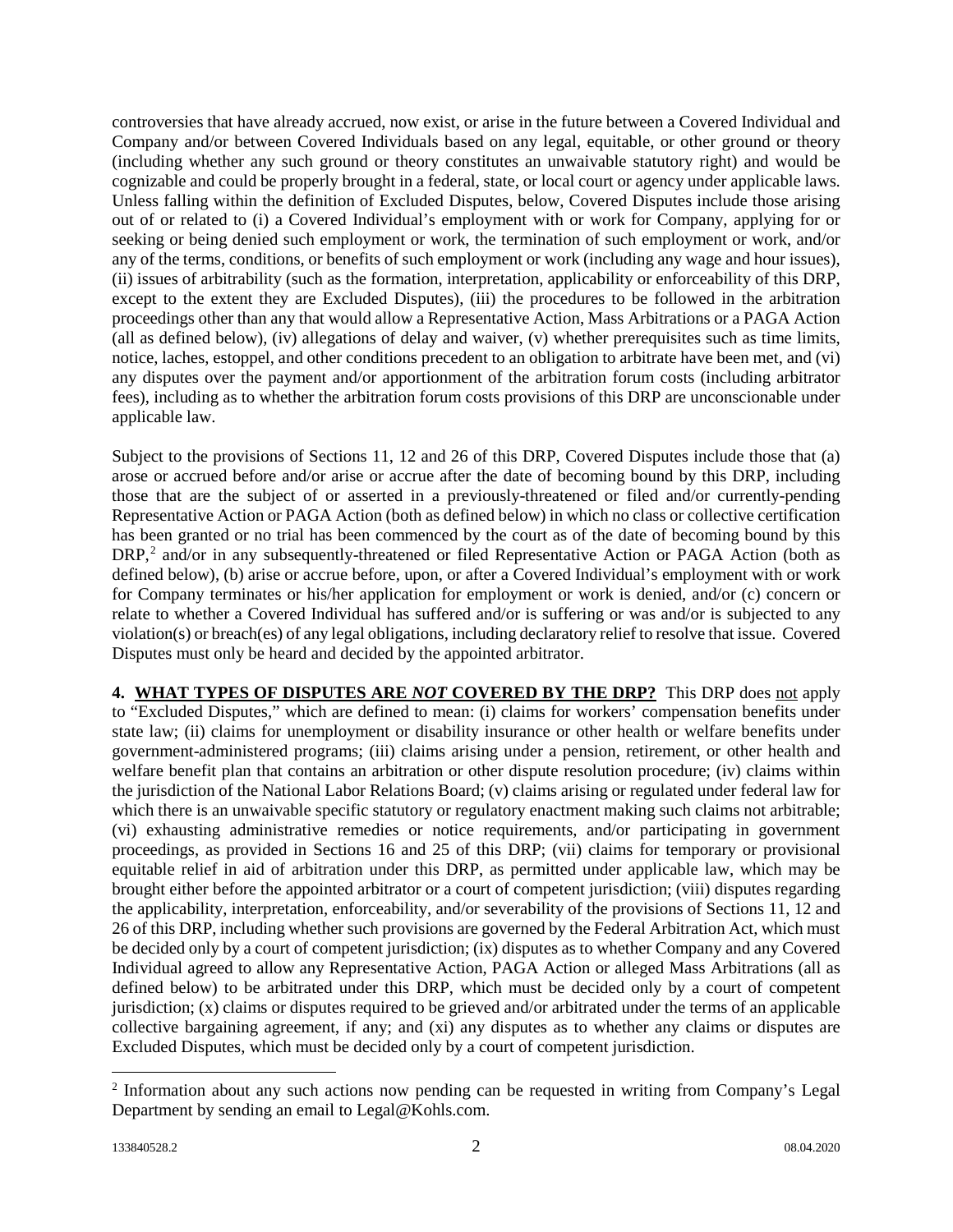**5. IS MEDIATION AN AVAILABLE OPTION?** The Parties may, at any time, voluntarily agree to pursue an informal resolution of their Covered Disputes through mediation. A Covered Individual who wishes to pursue mediation of Covered Disputes with Company must submit a written request to Company's General Counsel (see Section 18, below, for contact information). If the Parties then mutually agree to mediate their Covered Disputes with a mutually agreed upon mediator, and unless the parties agree otherwise, Company will pay the mediator's fee for up to eight hours (if the mediator charges by the hour) or one day (if the mediator charges by the day) of mediation services. However, nothing in this DRP obligates the Parties to agree to mediate or settle any Covered Disputes, which is strictly voluntary.

**6. ARE SMALL CLAIMS COURT ACTIONS ALLOWED?** Any Covered Disputes that are within the jurisdiction of a Small Claims Court may, at the option of the Party asserting such Covered Disputes, be resolved in a Small Claims Court proceeding instead of an individual arbitration proceeding pursuant to this DRP.

**7. ARE JUDGE AND JURY TRIALS & ADMINISTRATIVE HEARINGS WAIVED?** The Parties waive any and all rights to a judge or jury trial and/or administrative hearing of their own Covered Disputes and agree to their resolution exclusively by final and binding individual arbitration in accordance with this DRP, whether initiated by any Covered Individual or by Company, or in a Small Claims Court action. Except as expressly permitted under the terms of this DRP (including Section 25, below), no formal dispute resolution proceedings concerning any Covered Disputes are permitted to take place in any local, state, or federal court or agency.

**8. HOW IS ARBITRATION COMMENCED?** A demand for arbitration of any Covered Disputes must be made in writing, comply with the requirements for pleadings under the Federal Rules of Civil Procedure ("FRCP"), and be served on the other Party in the manner provided for service of a summons under the FRCP within the applicable statute of limitations periods (including on a proper registered agent for service of process). Service of the demand for arbitration in this manner will stop the statute of limitations periods applicable to the Covered Disputes in the demand from running further until the arbitration concludes.

**9. HOW IS THE ARBITRATOR SELECTED?** The Covered Individual and Company must mutually agree on the selection and appointment of a separate neutral arbitrator for the Covered Disputes placed at issue in the demand who is experienced in the laws placed at issue thereby. [3](#page-2-0) If no such agreement can be reached, the Parties must mutually agree on a dispute resolution services provider ("DRS Provider") to administer the arbitration, whose procedures for appointing an arbitrator will be followed. However, unless the Parties expressly agree otherwise in writing post-dispute, neither the American Arbitration Association ("AAA") nor JAMS will be permitted to serve as a DRS Provider to administer any aspect of an arbitration under this DRP. The appointed arbitrator must be located, and the Covered Disputes between the Covered Individual and Company must be heard and decided by the arbitrator, within the geographic district for the United States District Court in which the Covered Individual who is a Party to the Covered Disputes being arbitrated most recently applied to work, currently works, or last worked for Company. The appointed arbitrator must interpret, apply, and enforce this DRP only as written. If mutual agreement on the selection and appointment of an arbitrator or a DRS Provider as set forth herein is not reached, appointment of an arbitrator meeting the terms and requirements of this DRP may be sought in a court of competent

l

<span id="page-2-0"></span><sup>3</sup> Potential arbitrators can be identified through an attorney representing a Covered Individual in connection with Covered Disputes, as well as through online resources such as [www.arbitrate.com](http://www.arbitrate.com/) and the National Academy of Distinguished Neutrals' Member Directory [\(www.nadn.org\)](http://www.nadn.org/), or through national and regional arbitration service providers such as the International Institute for Conflict Prevention & Resolution (CPR) [\(www.cpradr.org\)](http://www.cpradr.org/), Judicate West [\(www.judicatewest.com\)](http://www.judicatewest.com/), ADR Services, Inc. [\(www.adrservices.com\)](http://www.adrservices.com/), and IVAMS [\(www.ivams.com\)](http://www.ivams.com/). The foregoing list is of examples only and not intended to be exhaustive.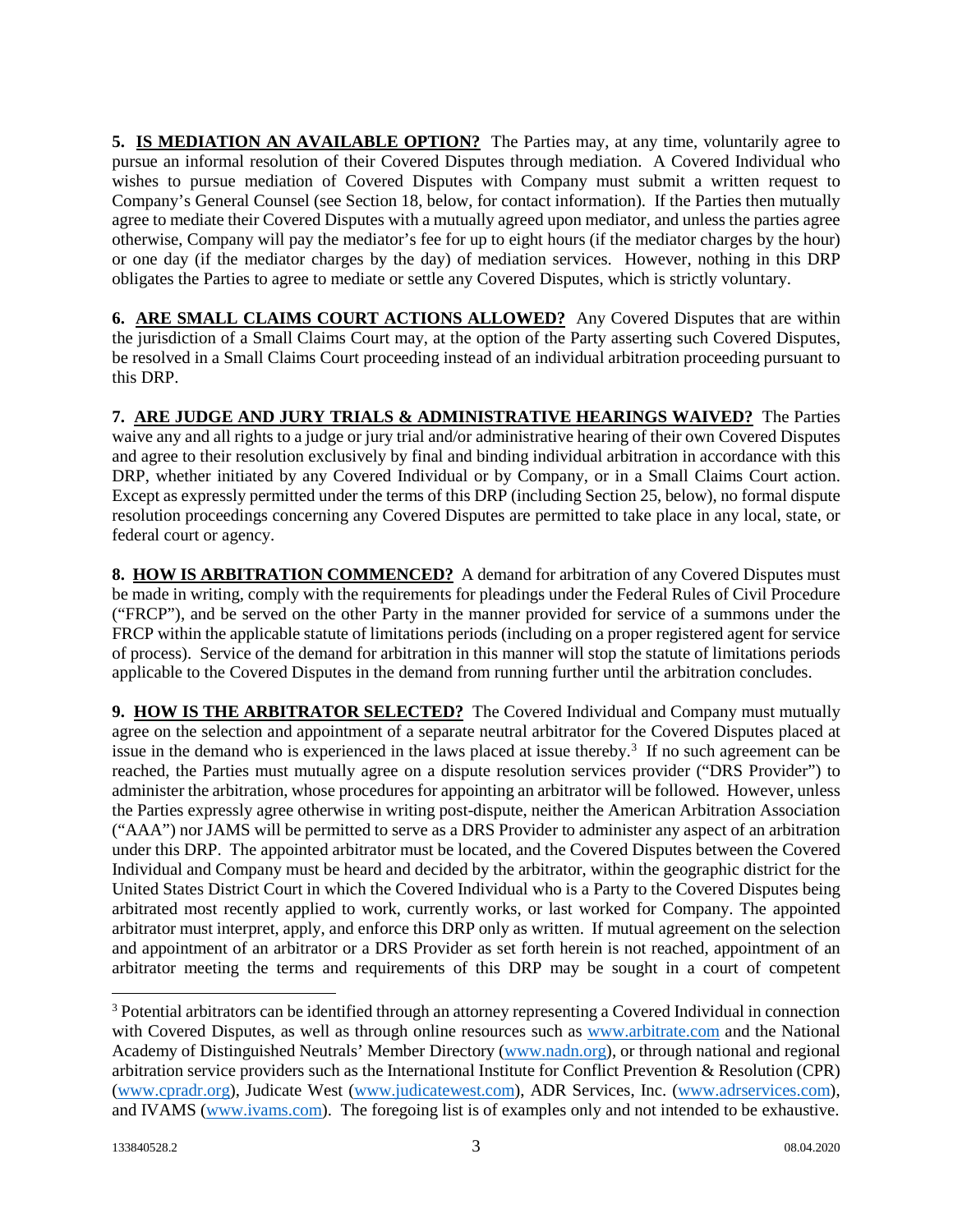jurisdiction pursuant to applicable law. Any arbitrator appointed by a DRS Provider or by a court rather than by mutual agreement must be a retired federal court judge meeting the qualifications set forth above, unless otherwise agreed.

**10. WHAT ARBITRATION RULES AND PROCEDURES WILL APPLY?** The Federal Rules of Civil Procedure (the "FRCP") and the Federal Rules of Evidence ("FRE") (both of which are accessible via links at [http://www.uscourts.gov/RulesAndPolicies/rules/current-rules.aspx\)](http://www.uscourts.gov/RulesAndPolicies/rules/current-rules.aspx), are incorporated into this DRP and will apply to and must be followed and enforced by the appointed arbitrator in any arbitration proceedings. The Parties will have the right to make offers of judgment, conduct normal civil discovery, and bring motions (including to dismiss/strike and for summary judgment), as provided under the FRCP and if not inconsistent with the terms of this DRP. The terms of this DRP will supersede, control, and must be followed as written over any different or inconsistent FRCP rules and/or any rules or procedures of an administering DRS Provider.

**11. ARE REPRESENTATIVE ACTIONS ALLOWED?** As used in this DRP, "Representative Action" means any action or proceeding brought or sought to be brought by any person or entity (whether or not bound by this DRP) in a representative capacity on behalf of or for the benefit of (in whole or in part) a Covered Individual, Company, and/or any governmental entity, other than a PAGA Action (as defined in Section 26), including any type of (i) class action or arbitration, (ii) collective action or arbitration (including without limitation pursuant to the Fair Labor Standards Act ["FLSA"]), (iii) private attorney general action or arbitration, (iv) joined, consolidated, or coordinated actions or arbitrations, and/or (v) claims or disputes brought in a representative capacity on behalf of the general public, of any governmental entity, of other Covered Individuals or Company, or of other persons or entities alleged to be similarly situated or aggrieved. Under this DRP, Covered Individuals and Company (a) cannot bring or participate in a Representative Action in connection with any Covered Disputes, (b) have no agreement, right, or authority for any Covered Disputes to be heard, arbitrated, or decided as any type of Representative Action, and (c) expressly waive any and all rights to bring or participate in any type of Representative Action to resolve, decide, or adjudicate any Covered Disputes and are prohibited from doing so. The appointed arbitrator will have no power, authority, or jurisdiction to (I) hear or decide any Covered Disputes as any type of Representative Action; (II) award any type of remedy or relief for any Covered Disputes in connection with any type of Representative Action; (III) join or consolidate in the arbitration any Covered Disputes brought by or against any other Covered Individuals or Company; (IV) award injunctive relief other than in favor of the Covered Individual or Company seeking such relief and only to the extent permitted by applicable law and necessary to provide relief warranted by that Covered Individual's or Company's Covered Disputes; or (V) interpret, apply, enforce, or modify this DRP in any manner that would empower or authorize the arbitrator to do any of the foregoing.

**12. ARE MASS ARBITRATIONS PERMITTED?** As used in this DRP, "Mass Arbitrations" means and refers to when, during any rolling 52-week period, 100 or more arbitration demands asserting the same or similar Covered Disputes are made and/or sought to be compelled by Covered Individuals against Company, and such Covered Individuals are represented by the same lawyer(s) or law firm(s) and/or by one or more of several affiliated, associated or coordinated lawyers or law firms. If Company believes that Mass Arbitrations are being asserted against it, then it shall give written notice of such to the Covered Individual and Arbitrator (if appointed) in each of the arbitration demands at issue. Upon giving such notice, Company shall not have any further obligation to arbitrate those arbitration demands, and any arbitration proceedings shall be automatically stayed, pending Company seeking a determination from a court of competent jurisdiction that the arbitrations at issue are Mass Arbitrations. Company will not be required to pay any arbitration fees as a condition of and while seeking such a court determination or any appeal thereof. Should a court of competent jurisdiction hold that any arbitration demand made or sought to be compelled by any Covered Individual under this DRP is one of such Mass Arbitrations as defined herein, then Company will not be required to arbitrate the Covered Disputes at issue. Instead, those Mass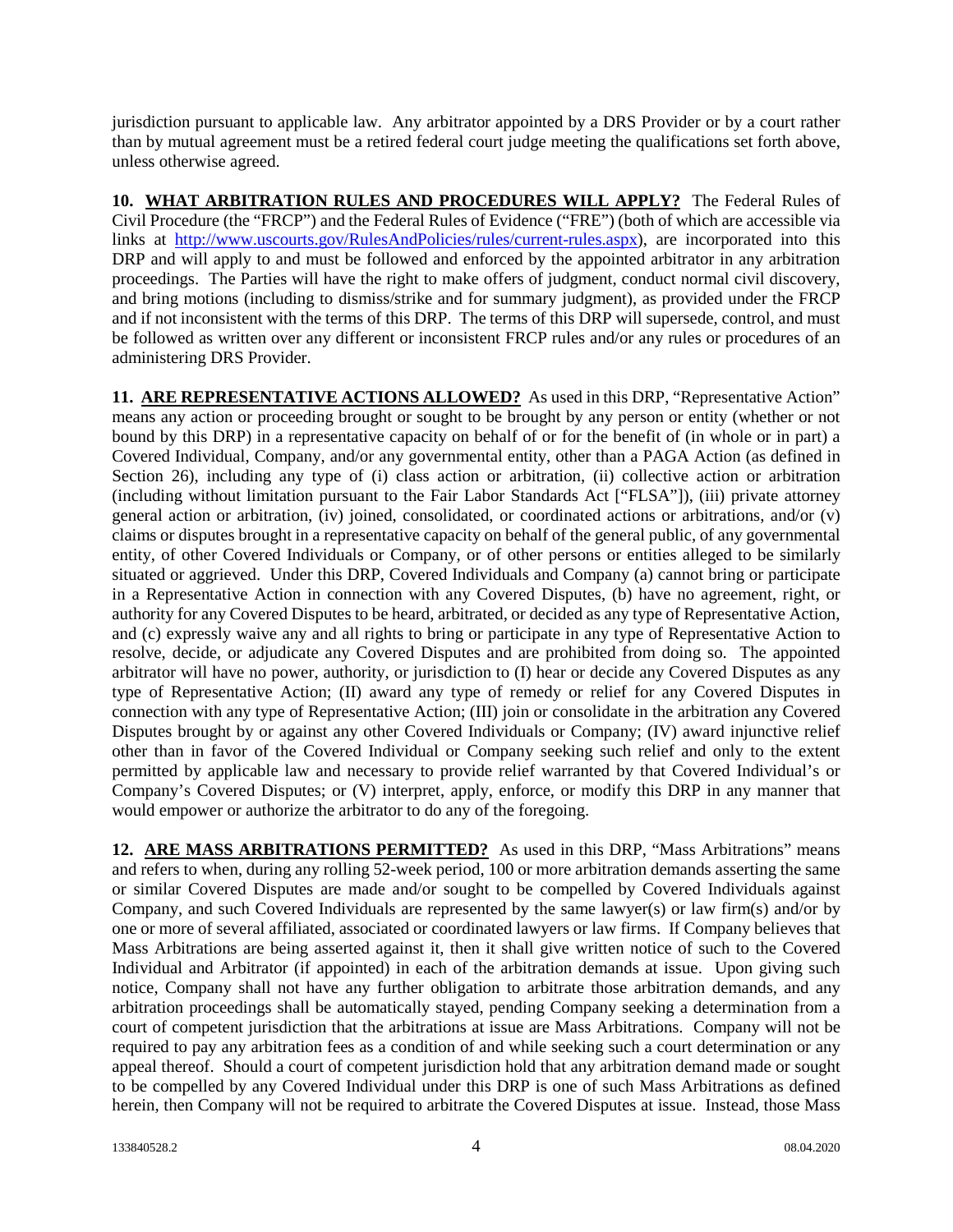Arbitrations will be litigated in a court of competent jurisdiction. Covered Individuals consent and agree to the personal and subject matter jurisdiction of any court in which Company seeks a Mass Arbitrations determination that otherwise would have such jurisdiction over any of the Covered Individuals involved in the court action notwithstanding this consent and agreement.

**13. HOW DOES THE ARBITRATOR DECIDE COVERED DISPUTES?** Within 30 days following the close of the arbitration merits hearing, the Covered Individual and Company will have the right to submit to the arbitrator, and must serve on each other, a post-hearing brief not to exceed 50 pages in length. This time deadline and page limitation can be enlarged by agreement of the Parties or by order of the arbitrator for good cause shown. The arbitrator will be empowered to award either Party to the arbitration any individual remedy that otherwise would have been available to the Party on an individual basis under applicable law had the Covered Disputes been individually litigated in a court or before a governmental agency, subject to whatever limitations on such remedies exist under applicable law. The appointed arbitrator will have no authority or jurisdiction to issue any award that is contrary to or inconsistent with the terms and provisions of this DRP and the applicable laws at issue. Within 60 days after a dispositive motion is fully-briefed and heard, and within 60 days after a merits hearing is closed and all post-hearing briefing has been submitted, the arbitrator must issue an award in writing on the dispositive motion and/or on the merits which must be accompanied by or include a written, reasoned statement of decision with findings of fact and conclusions of law supporting the award. A judgment of any court having jurisdiction may be entered on the arbitrator's award upon it being confirmed by such court. However, the arbitrator will not have any power or authority to commit errors of law or legal reasoning and, to the extent permitted under applicable law, any award by the arbitrator shall be vacated or corrected for any such error on petition or appeal to a court of competent jurisdiction.

**14. ARE THE ARBITRATION PROCEEDINGS CONFIDENTIAL?** Unless otherwise prohibited under applicable law, the Parties to the Covered Disputes being arbitrated and the arbitrator shall maintain the existence, content, and outcome of any arbitration proceedings held pursuant to this DRP in the strictest confidence and shall not disclose the same without the prior written consent of all the parties.

**15. HOW ARE THE ARBITRATION FORUM COSTS PAID?** The Covered Individual and Company will each pay their own respective costs and attorneys' fees incurred in connection with the arbitration of the Covered Disputes, subject to any remedies to which either Party may later be entitled under applicable law. To the extent required by binding United States Supreme Court precedent, Company will pay up to all of the arbitration forum costs (including arbitrator fees), as apportioned by the arbitrator in accordance with such legal authority. Unless such binding precedent requires one party or the other to bear all or a greater share of the arbitration forum costs (including arbitrator fees), such costs shall be apportioned equally between the Covered Individual and Company. Any other apportionment made by the appointed arbitrator must be based on admissible, competent evidence of the Party's inability to pay the equal apportionment of costs, including the resources and/or obligation of the Party's counsel to advance and pay such costs on behalf of the Party. In the event there is a good faith dispute over proper payment or apportionment of any arbitration-related fees, any delay from resolving the dispute shall not be a waiver of the right to arbitrate under this DRP.

**16. DO ADMINISTRATIVE REMEDIES NEED TO BE EXHAUSTED?** Covered Individuals retain the right under the National Labor Relations Act ("NLRA") to file unfair labor practice charges with the National Labor Relations Board ("NLRB"), and to file charges or complaints with the United States Equal Employment Opportunity Commission ("EEOC"), the United States Department of Labor, and other federal, State, and local government agencies and officials for investigation under applicable laws within their jurisdiction, including but not limited to alleged criminal conduct or unlawful employment practices. This DRP does not prevent or excuse Covered Individuals or Company from satisfying any applicable statutory and/or regulatory conditions precedent or jurisdictional prerequisites to pursuing any Covered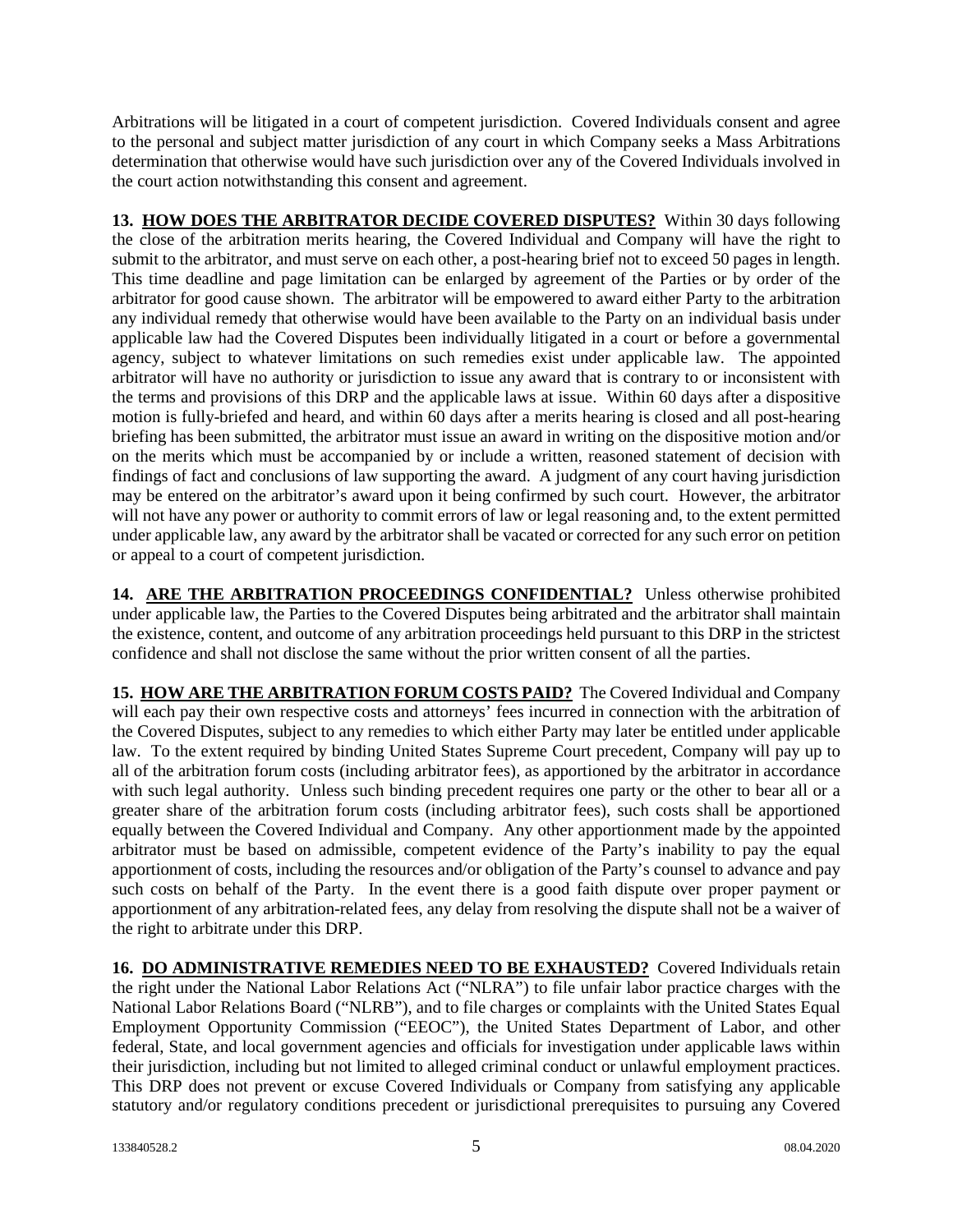Disputes. This includes, without limitation, giving proper notices to, filing administrative charges with, or obtaining right to sue notices or letters from governmental agencies. After complying with and exhausting all such remedies, conditions, or prerequisites, final and binding individual arbitration in accordance with this DRP is the sole and exclusive remedy or formal method of resolving the Covered Disputes.

17. WHAT LAW GOVERNS THE DRP? This DRP, any arbitration proceedings held pursuant to this DRP, and any court or other proceedings concerning arbitration under this DRP are expressly subject to and governed by the Federal Arbitration Act, 9 U.S.C. section 1 et seq. (the "FAA"), including the Convention on the Recognition and Enforcement of Foreign Arbitral Awards, 9 U.S.C. section 201 et seq. (the "Convention"), if the Convention is applicable. The Parties expressly waive the application or enforcement of any provision of the FAA and/or any state law that would otherwise exclude this DRP from being governed by the FAA and/or applicable to any Covered Disputes. The Parties agree that Company is engaged in transactions involving interstate commerce. To the extent that state law is applicable under the FAA and/or the Convention, and/or in the event a court of competent jurisdiction holds or decides that this DRP is not subject to and governed by the FAA, then the laws of the State of Delaware, where Kohl's, Inc. is incorporated, will be the applicable state law, as applicable and without regard to or application of any conflict of laws principles (the "Chosen State Law"), unless the Covered Individual elects to not be bound by this Chosen State Law provision in the manner set forth in Section 18. To that end, should such a court hold or decide that the FAA does not govern this DRP, then the Delaware Uniform Arbitration Act, Del. Code tit. 10, § 5701 et seq. (the "Delaware UAA") will govern instead, and by becoming bound by this DRP, the Company and each Covered Individual desire to have the Delaware UAA apply to this DRP in that event.

**18. IS THERE A WAY TO OPT-OUT OF THE DRP OR ITS CHOSEN STATE LAW?** Not later than the 30th calendar day after the date the Covered Individual has received notice or a copy of this DRP (the "Election Deadline"), the Covered Individual can elect to not be bound by this DRP or its Chosen State Law provision by giving Company written notice of such election (an "Election Notice"). Before deciding whether to give Company an Election Notice, the Covered Individual is being provided with this 30-day opportunity to consult with an attorney and/or other advisors of the Covered Individual's choosing. If a Covered Individual gives an Election Notice to Company, it must include (i) the Covered Individual's name, mailing address, phone number, e-mail address (if any or as used on their application) and the Covered Individual's Employee Identification Number or other unique identifier used by Company (if any); (ii) a statement that the Covered Individual is electing to not be bound by either this DRP or its Chosen State Law provision; and (iii) the Covered Individual's signature and date thereof.

The Election Notice, must be sent or delivered by the Covered Individual to Company on or by the Election Deadline to General Counsel, N56 W17000 Ridgewood Drive, Menomonee Falls, WI 53051, E-mail: Legal@kohls.com, via either (a) hand delivery, with the Covered Individual being given an Acknowledgment of Receipt of the Election Notice; (b) e-mail with the word "ELECTION NOTICE" in the subject line of the e-mail message; or (c) the United States Postal Service (USPS) or private courier (such as FedEx, UPS, or DHL) using delivery services that produce a written record establishing the dates the notice was sent to and received by Company (a "Mail Record"). The Covered Individual must maintain a copy of the Election Notice sent to Company and, as may be applicable, a copy of (A) the Acknowledgment of Receipt received from Company, (B) the Covered Individual's e-mail message, and any attachment(s) thereto, or (C) the Mail Record (collectively, "Election Records"). In the event of any dispute as to whether a Covered Individual gave Company an Election Notice, the Covered Individual will have the burden of proving he or she did so by producing a copy of the Election Notice and one of the Election Records, as applicable.

Company has no preference as to whether any Covered Individual gives either type of Election Notice, and a Covered Individual should feel free to do so without fear of retaliation or reprisal by Company, which is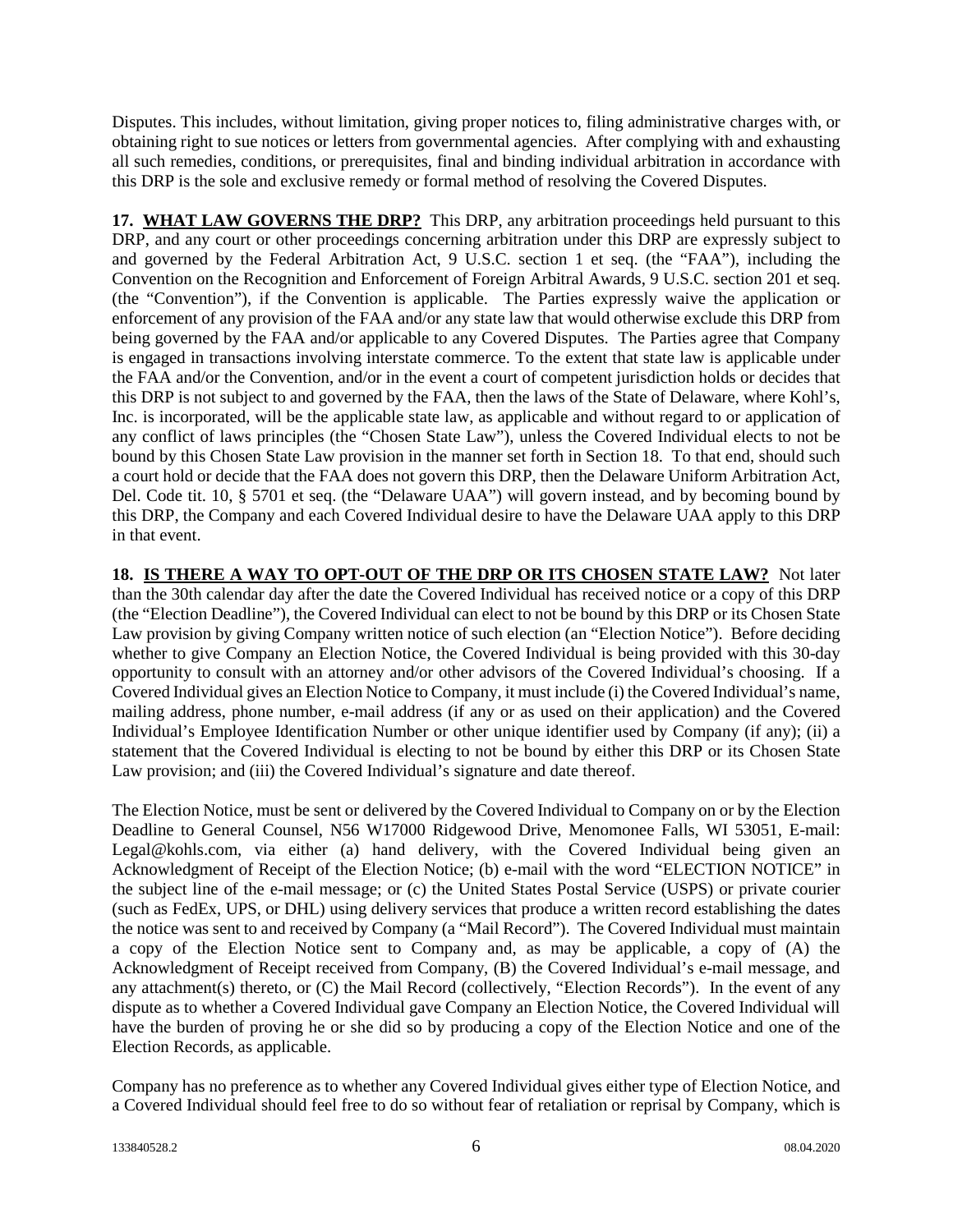strictly prohibited. If a Covered Individual fails to comply with these Election Notice requirements and prove such an election was made, the Covered Individual will be deemed to have irrevocably agreed to be bound by all of this DRP's provisions.

**19. IS RETALIATION PROHIBITED?** Company does not tolerate, and strictly prohibits, any form of retaliation against a Covered Individual for filing administrative charges and complaints, pursuing or opposing resolution of any Covered Disputes under this DRP, or giving Company an Election Notice.

**20. IS AT-WILL STATUS CHANGED AND HOW LONG DOES THE DRP APPLY?** Nothing in this DRP guarantees the employment or changes the at-will employment status of any Covered Individual, which can only be changed by a written agreement expressly stating it changes that status and is signed by both the Covered Individual and Company's CEO. The terms of this DRP will survive the termination of a Covered Individual's application for employment and, if hired, the termination of the Covered Individual's employment relationship with Company, and remain binding and in effect unless otherwise superseded.

**21. CAN THE DRP BE MODIFIED OR TERMINATED BY THE COMPANY?** This DRP is the full and complete policy and agreement between the Covered Individual and Company relating to the formal resolution of Covered Disputes, and shall be construed as a whole, according to its fair meaning, and not for or against Company or any Covered Individual. It may not be modified or terminated except in writing, or as otherwise expressly permitted or required by this DRP or controlling law, including by Company giving 30 days' advance written or electronic notice to Covered Individuals. Any modification or termination of this DRP will be prospective only and will not apply to any pending individual arbitration of any accrued Covered Disputes initiated pursuant to this version of the DRP before expiration of the 30 day period.

**22. WHAT IF ANY PROVISIONS OF THE DRP ARE INVALID?** Specifically excluding the Representative Action, Mass Arbitrations and PAGA Action provisions set forth in Sections 11, 12, and 26, if any other provisions of this DRP are held or ruled to be invalid or unenforceable, such other provisions will be severed from this DRP and the remainder of this DRP will not be affected. However, absent Company's express written consent given while enforcing this DRP, the provisions of Sections 11, 12 and 26 are not severable and shall not be severed if they are held or ruled to be unenforceable in any material respect. In the event of such a holding or ruling, any Representative Action claims, Mass Arbitrations or PAGA Action claims, as applicable based on the provision(s) that are unenforceable, will only be resolved by court action and not by arbitration under this DRP. Notwithstanding the foregoing, if a court of competent jurisdiction determines that this DRP is lacking in any material respect in any protections for Covered Individuals required under applicable law, Company shall be permitted, at its option, to adhere to any such protections in order to ensure the enforceability of this DRP.

**23. CAN COMPANY WAIVE ENFORCEMENT OF THE DRP?** The failure of Company at any time to require any Covered Individual's performance of any provision of this DRP shall not affect its right thereafter to enforce the same; nor shall the waiver by Company of any breach of any provision of this DRP be construed to be a waiver of any succeeding breach of any such provision, or as a waiver of the provision itself, or as a waiver of the breach of any other provision of this DRP.

**24. ARE SIGNATURES REQUIRED TO BE BOUND BY THE DRP?** Unless the Covered Individual properly gives an Election Notice to not be bound by this DRP as set forth herein, the application for or continuation of employment with Company by the Covered Individual following actual or constructive notice or knowledge of this DRP is deemed the Covered Individual's acceptance of and agreement to be bound by all of its terms and provisions, other than the Chosen State Law provision if the Covered Individual elects to not be bound thereby as set forth herein. Company's issuance of this DRP is deemed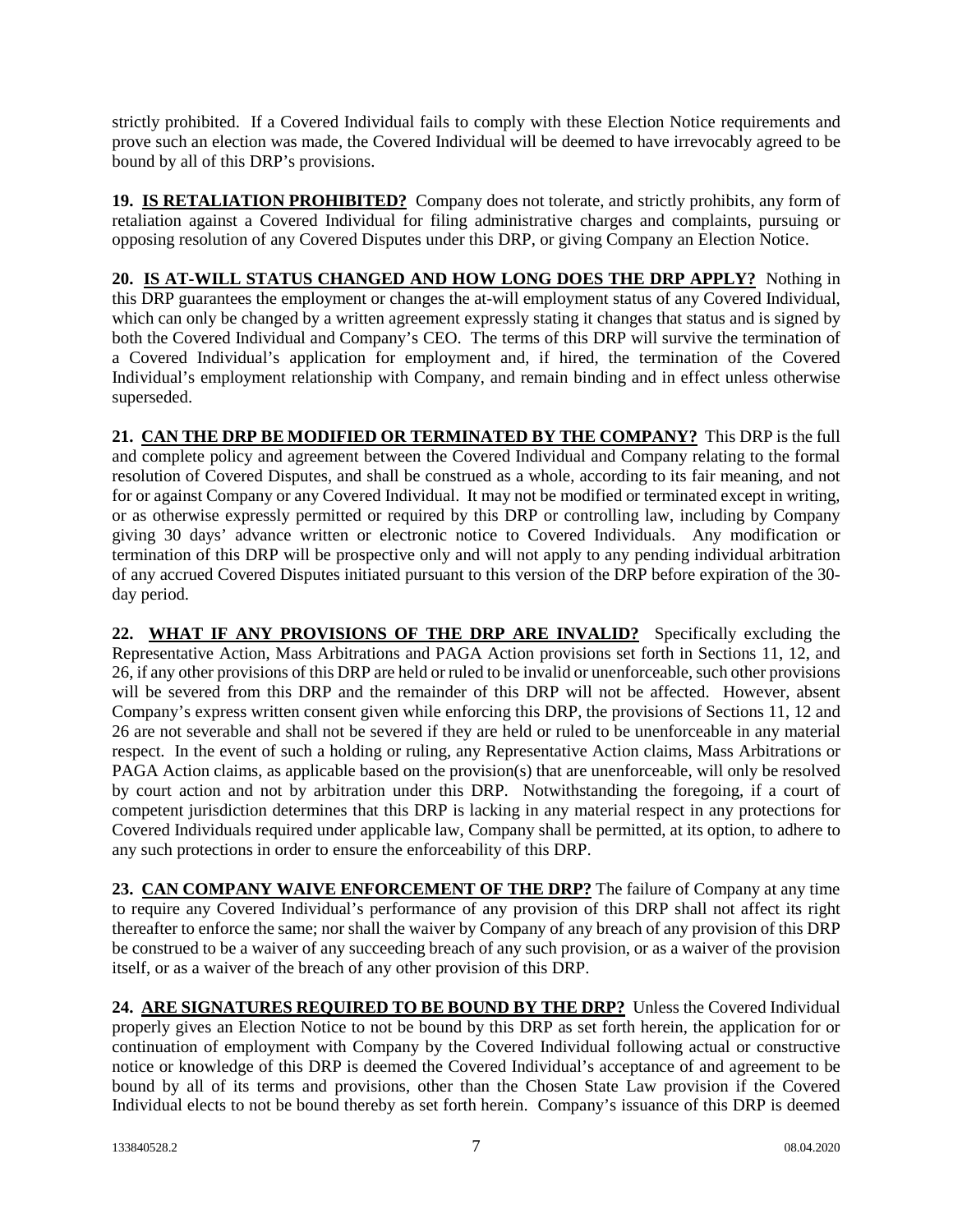its acceptance of and agreement to be bound by its terms. Should any provision be made on this DRP document, or on any related document, for signature by Company and/or by a Covered Individual, such signatures are not intended to be needed by Company and/or a Covered Individual as a manifestation of their assent to be bound by the terms and provisions of this DRP, and no signature by a Covered Individual or Company is required for this DRP to apply to Covered Disputes, except to the extent required for its enforcement under the Chosen State Law, if applicable and not preempted.

**25. IS PARTICIPATION IN GOVERNMENT PROCEEDINGS ALLOWED?** Subject to and without limiting the provisions of Section 16, above, Covered Individuals retain the right to (1) report any good faith allegation of unlawful employment practices to any appropriate federal, State, or local government agency enforcing discrimination laws; (2) report any good faith allegation of criminal conduct to any appropriate federal, State, or local government official; (3) participate in a proceeding with any appropriate federal, State, or local government agency enforcing discrimination laws; (4) make truthful statements or disclosures required by law, regulation, or legal process; and (5) request or receive confidential legal advice. In addition, Covered Individuals retain the right to testify in an administrative, legislative, or judicial proceeding concerning Company's alleged criminal conduct or alleged unlawful employment practices, or that of Company's agents or employees, when Covered Individuals have been required or requested to attend the proceeding pursuant to a court order, subpoena, or written request from an administrative agency or legislative body. However, the provisions of this Section are only to the extent they are requirements of laws or regulations that are not otherwise preempted by applicable federal law, and nothing in this DRP is intended or should be construed as any type of express or implied waiver or limitation of Company's right to enforce the provisions of this DRP to the maximum extent permitted by controlling law.

## *THE FOLLOWING SECTION APPLIES ONLY IN CALIFORNIA*

**26. ARE PAGA ACTIONS ALLOWED FOR** *CALIFORNIA* **COVERED INDIVIDUALS?** As used in this DRP, (i) "PAGA" means and refers to the California Labor Code Private Attorneys General Act of 2004 (California Labor Code Section 2698 et seq.) and (ii) a "PAGA Action" means and refers to any claims, action or proceeding brought or sought to be brought against Company pursuant to PAGA to recover civil penalties for the benefit—in whole or in part—of the State of California and allegedly aggrieved employees (as defined under PAGA) based on the individual bringing the action and other allegedly aggrieved employees having been subjected to one or more alleged violations of the California Labor Code and/or a California Industrial Welfare Commission Wage Order (referred to herein as "PAGA Violations").

Except as expressly set forth in this Section, under this DRP, a Covered Individual (I) cannot bring, participate in, or be a real party in interest of a PAGA Action in connection with any Covered Disputes, now existing or in the future, (II) has no agreement, right, or authority for any such Covered Disputes to be heard, arbitrated, or decided as a PAGA Action, and (III) expressly waives any and all rights to bring, participate in, or be a real party in interest of a PAGA Action to resolve, decide, or adjudicate any such Covered Disputes, and is prohibited from doing so. The appointed arbitrator will have no power, authority, or jurisdiction to (A) hear or decide any Covered Disputes as a PAGA Action; (B) award any type of remedy or relief for any Covered Disputes as a PAGA Action; (C) join or consolidate in the arbitration any Covered Disputes brought by or on behalf of any other Covered Individuals or the State of California pursuant to PAGA; or (D) interpret, apply, enforce, or modify this DRP in any manner that would empower or authorize the arbitrator to do any of the foregoing.

Without limiting the applicability or effect of the foregoing provisions in any way, a Covered Individual retains the right to individually arbitrate Covered Disputes under PAGA pursuant to this DRP, but only with respect to recovering civil penalties solely for any PAGA Violations to which that Covered Individual allegedly was or is being personally subjected. The appointed arbitrator will have the power, authority, and jurisdiction to hear and decide such a Covered Dispute only in an individual arbitration proceeding